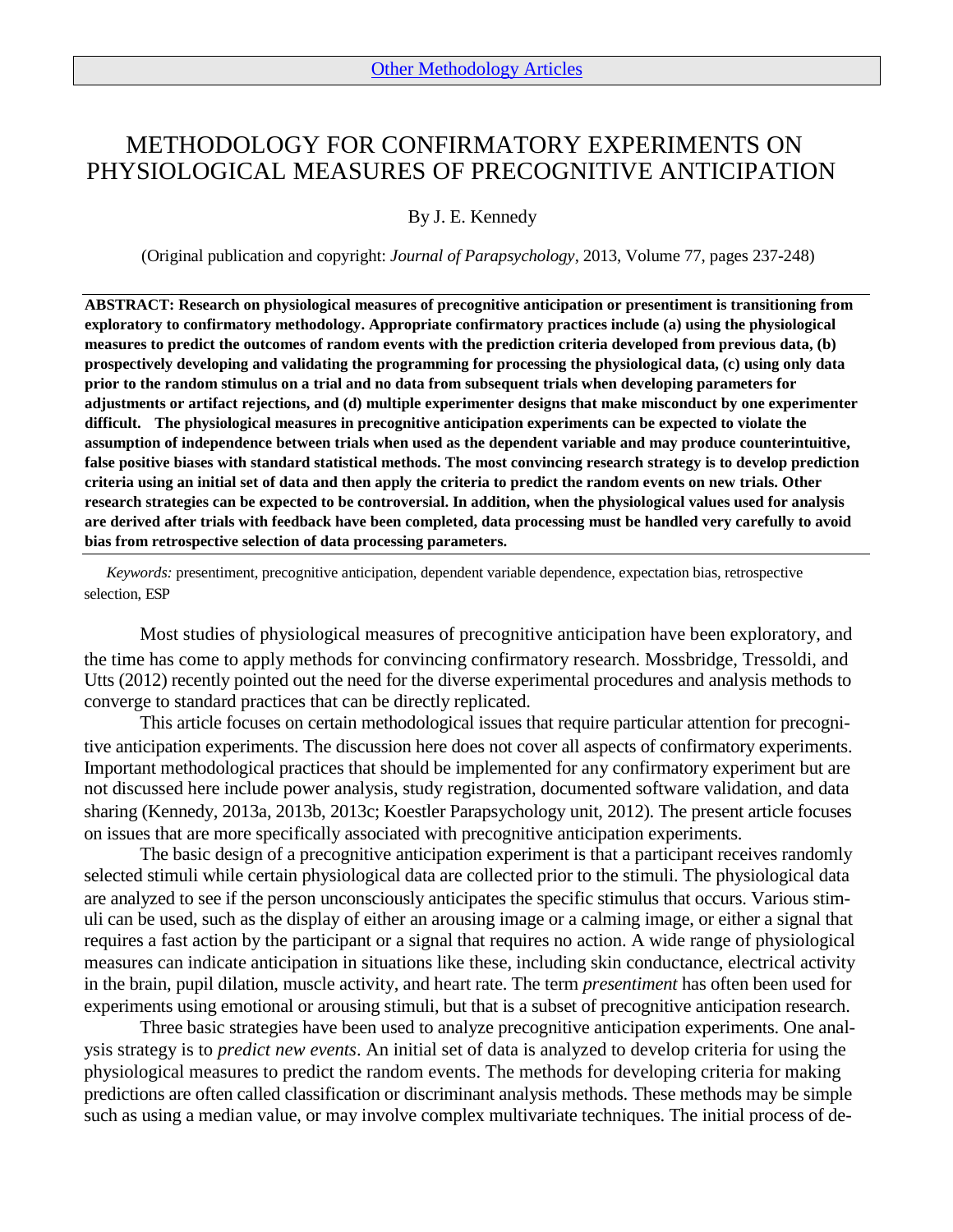veloping criteria is often called the *learning* or *training* step. The criteria are then applied to physiological measures on new trials to predict the random events for those trials. Statistical significance for precognitive anticipation can be evaluated with a simple binomial test (or normal approximation) on the proportion of correct predictions for the new trials.

Another analysis strategy is to classify the learning data. Predictive criteria are developed as described above, but statistical significance is evaluated by applying the criteria to the data used to develop the criteria rather than to new trials. This strategy must attempt to adjust for the extent to which the process of developing the criteria incorporates random fluctuations and other properties of the learning data that are not applicable for future random events. These adjustments generally are not straightforward, particularly when multivariate methods are involved. The most convincing way to evaluate the validity of the predictive criteria is to apply the criteria to new trials as described above. Attempts to eliminate that step can be expected to be controversial.

The third analysis strategy is to evaluate the *differences in the physiological measures*. Statistical significance is based on testing the difference between the average physiological measures for the different types of stimuli in the study. This strategy uses the physiological measures (rather than the random events) as the dependent variable. As discussed in the next section, this strategy is prone to false positive biases because the physiological data can violate the assumptions for standard statistical analysis as a dependent variable.

The topics discussed in this article all point to the conclusion that predicting new events is the optimal strategy for analyzing precognitive anticipation experiments. The results are highly convincing if the predictions are made prior to generating the random stimuli, and particularly with appropriate multiple experimenter study design. The analysis strategies of differences in physiological measures and classifying the learning data can be expected to be controversial.

It may be helpful to consider how these three strategies would apply to the evaluation of a person claiming to be able to beat the odds and win money at a gambling game in a casino. The strategy of predicting new events is a direct, unambiguous measure of whether the person actually can reliably beat the odds and win money. The strategy of classifying the learning data is analogous to the person recording some outcomes for the game, then retrospectively developing an algorithm that could have been used to beat the odds for that particular set of data—and then arguing that this shows success even though actually beating the odds and winning money was not directly demonstrated. The analysis strategy of differences in physiological measures is equivalent to the person arguing that larger average bets on the trials that won than on the trials that lost is evidence for success. however, this difference between average winning and losing bets can be achieved with certain betting strategies that do not actually produce net winnings. For example, increasing the amount of the bet on each trial until a winning bet is obtained, and then starting over with a low bet on the next trial tends to produce this difference. With this betting strategy, the largest winning bets occur after a series of losing bets. The average bet for the winning bets may be larger than for the losing bets, but the averages do not indicate whether the total amount won exceeded the total amount lost. This betting strategy does not beat the odds, but tends to produce the differences claimed to indicate success. here too, actually beating the odds and winning money is not directly and unambiguously demonstrated. The strategy of increasing the bet on each trial until a win is obtained is similar to the gambler's fallacy discussed below.

#### **Dependencies Between Trials**

In recent years, the analysis strategy of differences in physiological measures has been frequently used to analyze precognitive anticipation experiments. The evaluation has been based on the difference between the average values of the physiological measures for the different stimuli rather than evaluating the proportion of new trials when the physiological measure correctly predicted which random stimulus occurred.

Physiological measures of anticipation often have dependencies between trials that make them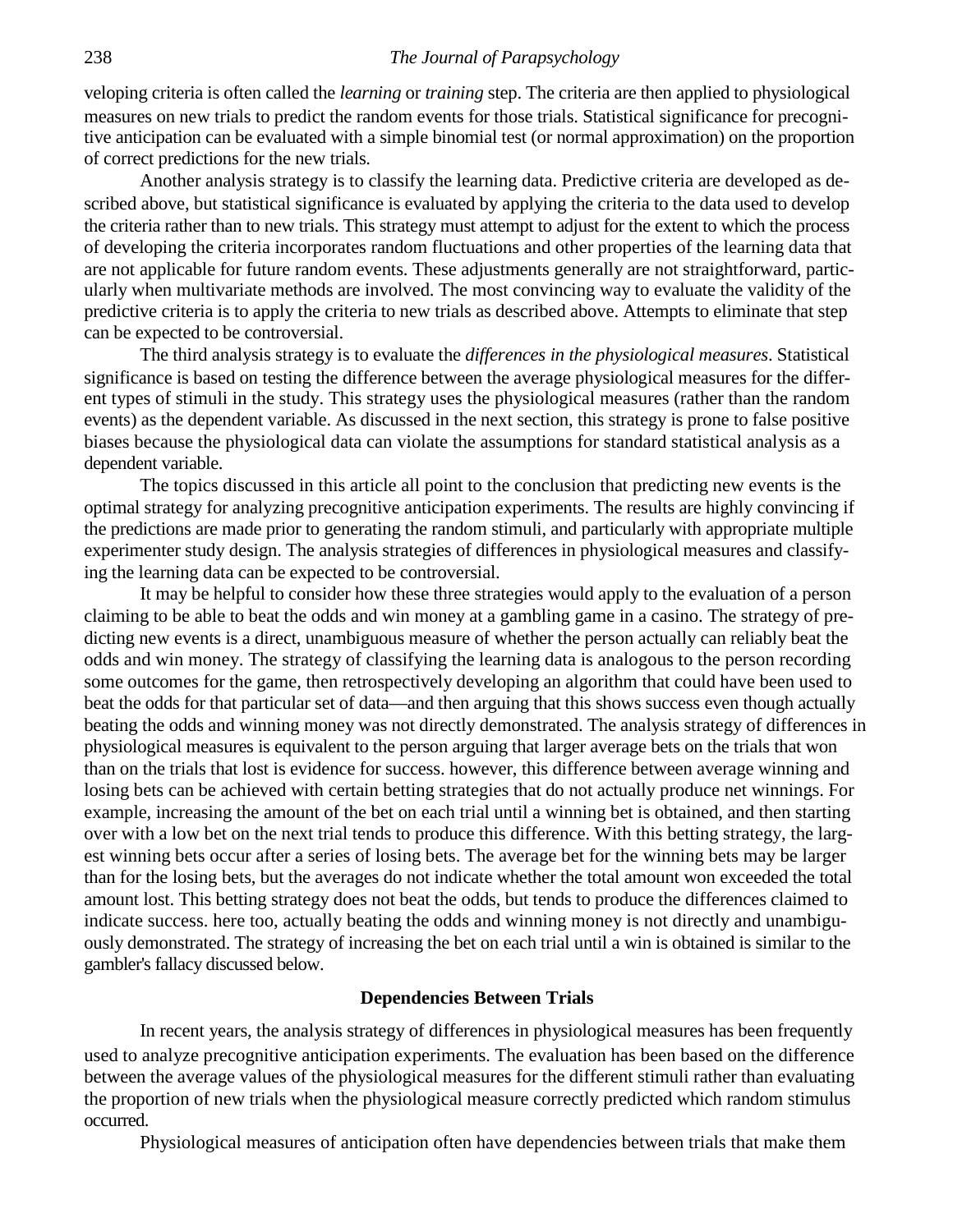#### *Methodology for Confirmatory Experiments* 239

prone to false-positive artifacts when used as the dependent variable. The gambler's fallacy is the wellknown tendency for people to anticipate that the random event on the next trial will have a different outcome than on the previous trial. The degree of anticipation often increases when the same outcome occurs several times in sequence. This introduces dependencies between sequential trials.

Standard statistical methods are based on the assumption that the value for the dependent variable on a trial is independent of the values of the variables on other trials, except for factors that are included in the statistical model. Violation of this assumption can produce misleading results. One of the simplest forms of dependency is a positive serial correlation between the values of the dependent variable on consecutive trials. This dependency causes the *p* values for standard statistical hypothesis tests to be misleadingly significant (false positive) and makes the standard tests inappropriate (Miller, 1986; Neter, Wasserman, & Kutner, 1985, p. 445). It is important to note that the error variance is incorrect if standard statistical methods are applied, and that simply adding a covariate with the value of the dependent variable on the previous trial does not produce accurate hypothesis tests.

With the gambler's fallacy, the anticipation measure on a precognitive anticipation trial depends on an interaction between the stimulus on the previous trial and the anticipation measure on the previous trial. This dependency between trials violates the assumptions for analyzing a dependent variable using standard statistical methods. Unfortunately, the effects of this violation are not easy to discern.

If the physiological measure is used as the dependent variable, determining the effects of the dependencies between trials requires detailed analyses. These dependencies can be considered a type of expectation bias and that term has been used in some writings. Wackermann (2002) used numeric and analytic approaches to investigate the problem and Dalkvist and Westerlund (2006; Dalkvist, Westerlund, & Bierman, 2002) used paper and pencil models and computer simulations. A simple simulation model that offers insight into the nature and implications of the dependencies between trials is described in the Appendix of the present paper.

These analyses found that the dependencies between trials can cause artificial differences between the average physiological values for different stimuli in ways that mimic precognitive anticipation. As described in the Appendix, these differences can create the illusion of precognitive anticipation when the actual anticipation is incorrect for the majority of trails. Certain aspects of these biases are notably counterintuitive.

It is not safe to assume that dependencies between trials can be ignored if the measures of anticipation do not become stronger during a string of trials with the same stimulus. As described in the Appendix, the simulations show that biases can occur in that situation.

Similarly, the currently available analyses do not justify confidence in the assumption that dependencies between trials can be safely ignored if data are pooled from different participants. The available analyses are proof of concept rather than justification for technical guidelines for hypothesis testing. These analyses focus on biases for the mean values, which is useful for demonstrating that biases occur. however, the development of guidelines for hypothesis testing would require evaluating the biases for p values when standard methods are applied. That is a much more complicated evaluation that involves the bias for the error variance as well as the bias for the mean. Also, as noted in the Appendix, different forms of dependencies between trials need to be considered, not just one of the weaker forms as investigated by Dalkvist and Westerlund (2006).

Using physiological measures as the dependent variable is particularly problematic for process-oriented research that evaluates factors associated with better precognitive anticipation. In general, the biases from dependencies between trials for anticipation measures are reduced as larger amounts of data are pooled. however, process-oriented analyses evaluate subsets of data and therefore have higher potential for biased results. The unit of analysis in process-oriented research is typically the participant. As Dalkvist and Westerlund (2006; Dalkvist, Westerlund, and Bierman, 2002) pointed out, the number of trials for each participant in a typical precognitive anticipation study cannot be expected to overcome the biases. Determining whether the effects in process-oriented research are due to differences in precognitive antic-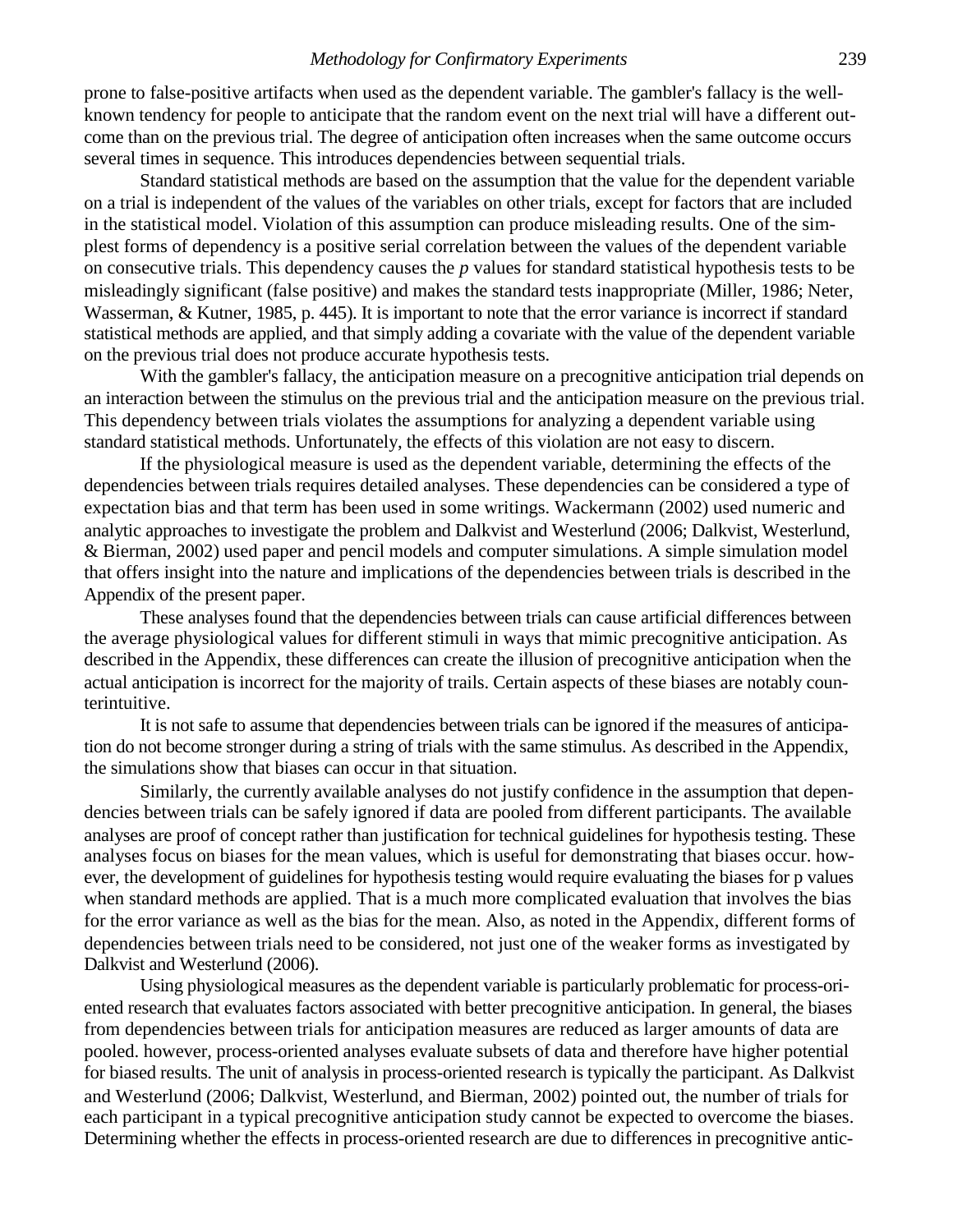### 240 *The Journal of Parapsychology*

ipation or to differences in the dependencies between trials would be difficult.

Extensive research would be needed to develop a convincing working understanding of the effects of dependencies between trials in precognitive anticipation studies using physiological measures as the dependent variable. The complexity of the biases is significantly increased by the often highly skewed nature of physiological data and the possibility that the dependencies may vary across people and during an experimental session, as well as in response to different instructions and tasks. The effects of these complexities would need to be understood through analyses.

False positive biases also manifest with the analysis strategy of classifying the learning data. The criteria for the predictions or classifications are derived from a group of trials and then applied to the trials in that group. The retrospectively developed criteria were adapted to the specific targets for the group of trials. The dependencies between trials may contribute to the misleading effectiveness of the criteria in this situation.

The safest, most convincing research strategy is to predict new trials using criteria developed from previous data. If randomization is handled properly, the stimulus on a new trial is independent of the stimuli and the physiological measures on previous trials. This analysis strategy does not raise questions about violating the basic assumptions for standard statistical methods and can be used reliably for process-oriented research. The new trials could be with the same participants as the initial learning data or with different participants. Another interesting strategy is to have each participant do only one trial (Dalkvist, Mossbridge, & Westerlund, 2013; Mossbridge, 2013). This eliminates the dependencies between trials, but the validity of the results can still be expected to be controversial unless criteria can be developed that successfully predict new trials.

Realistically, the analysis strategies of differences in physiological measures and classifying the learning data may be best considered as exploratory efforts in the development of methods for predicting random events on new trials. These analysis strategies raise extremely complicated, counterintuitive technical issues that most cautious scientists will find to be more plausible than psi for explaining significant results. The Appendix has additional discussion of these technical issues.

Using the physiological measures to predict the random events on new trials is also more relevant for the practical application of precognitive anticipation. For example, if precognitive anticipation were developed for applications such as airplane pilots anticipating an emergency response, the physiological measures would be used to predict the event.

### **Processing the Physiological Data**

In most precognitive anticipation experiments, the physiological values used in the analysis are derived from relatively complex processing of the raw data. The raw data are seldom used directly. This data processing usually includes modifications described with terms like normalization, baseline adjustment, and/or artifact rejection. Decisions must be made about the parameters for this processing. In addition, decisions must be made about which of many different options will be used to reduce the physiological data for a trial to one number for analysis.

In many cases, the processing of the physiological data to obtain the values for analysis is done after the trials have occurred and feedback has been given. That is very different from a traditional ESP experiment, which has the call or prediction for a trial unalterably registered before the target is revealed. Obtaining the physiological values by data processing after the targets are known introduces significant potential for bias. This potential for bias applies whether the physiological values are used as predictor variables or as dependent variables.

Retrospective selection of data processing parameters that produce favorable results can occur through several mechanisms during data processing. If the processing of the physiological data involves decisions by an analyst, these decisions should be made with the analyst blind to the random events. Blinded evaluations eliminate the almost irresistible temptations to introduce subtle biases, as well as more overt data manipulations. For confirmatory studies, decisions about data adjustments or artifact re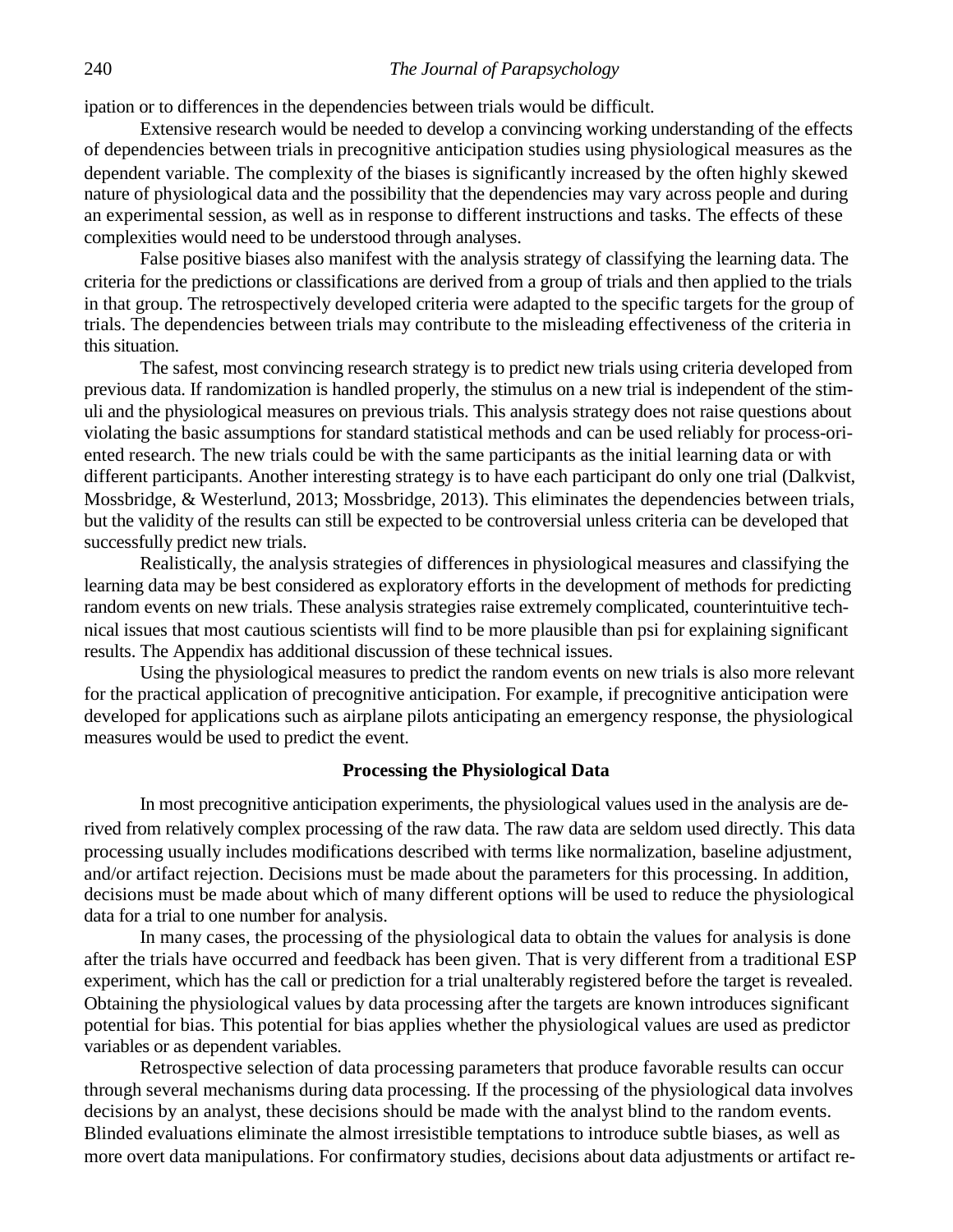jection can normally be automated with programming that does not involve the random events.

however, even when the processing is automated, the derived physiological values are susceptible to bias from retrospective data processing. The physiological data after the random stimulus on a trial typically contain information about which stimulus occurred. Analysts need to be vigilant that any normalization, baseline adjustment, artifact rejection, or other processing of the physiological data does not involve data after the stimulus on a trial.

An adjustment can introduce biases if the parameters are derived from a group of trials and the adjustment then applied to the trials in the group. The biases described in the Appendix are applicable when making adjustments to the data as well as in the final statistical analysis. The physiological data for trials with feedback may have dependencies between trials that reflects information about the targets and introduces subtle, counterintuitive biases when parameters are retrospectively derived. For example, if an adjustment to the physiological data is based on the mean of a group of trials, the mean used for a particular trial should be based on prior trials only with no data from subsequent trials.

Any adjustment of the pre-stimulus physiological data that involves post-stimulus data, including from subsequent trials, has the potential to compromise the integrity of the pre-stimulus data. Biases can result from technical details that are difficult to identify from published reports. This issue may be handled more casually in exploratory research, but confirmatory experiments should manage the processing of the physiological data very carefully.

The optimal analysis strategy is for prospectively developed automated programming to predict the random stimulus for a trial using only physiological data prior to the random event. Ideally, the prediction would be made before the random stimulus and any physiological data after the stimulus have been generated or read by the programming. here too, the most convincing research strategy is to develop predictive criteria with initial data and apply those criteria to predict the random stimuli on new trials. To verify that biases did not occur, the number of trails rejected due to artifacts should be reported and also the number of each type of stimulus on the rejected trials.

### **Multiple Experimenter Designs**

Study designs with procedures that involve multiple experimenters and make misconduct by any one person difficult are highly valuable for confirmatory experiments in a controversial area of research. Experimenter misconduct has occurred many times in parapsychology and is a constant threat (kennedy, 2013b). Experimenter fraud has occurred in all areas of science. However, the controversial nature of psi research combined with prominent experimenter differences in producing effects make experimenter misconduct particularly salient in parapsychology.

Contrary to what many scientists assume, independent replication and peer review generally have not been effective at detecting or deterring scientific fraud. Most frauds have been detected by coworker whistleblowers. These conclusions are supported by the experiences in parapsychology (Kennedy, 2013b) and in other areas of science (Strobe, Postmes, and Spears, 2012). Multiple experimenter study designs recognize the importance of coworkers in preventing misconduct.

The highly automated methods used in the precognitive anticipation studies typically appear to have been developed without consideration of multiple experimenter designs. For most studies, it would appear to be relatively easy for one experimenter to make a version of the data collection program that fraudulently manipulates the data in a way that would be very difficult or impossible to detect later.

The experimental procedures could be adapted to involve multiple experimenters in the generation of random events and the collection of physiological data. The optimal strategy is to have copies of the random event data and the physiological data held by two different experimenters prior to unblinding. This prevents any one experimenter from easily altering the data in an undetectable manner. here too, multiple experimenter study designs can be most effectively implemented with the analysis strategy of predicting new events.

One option would be for the computer program that conducts the experiment to obtain random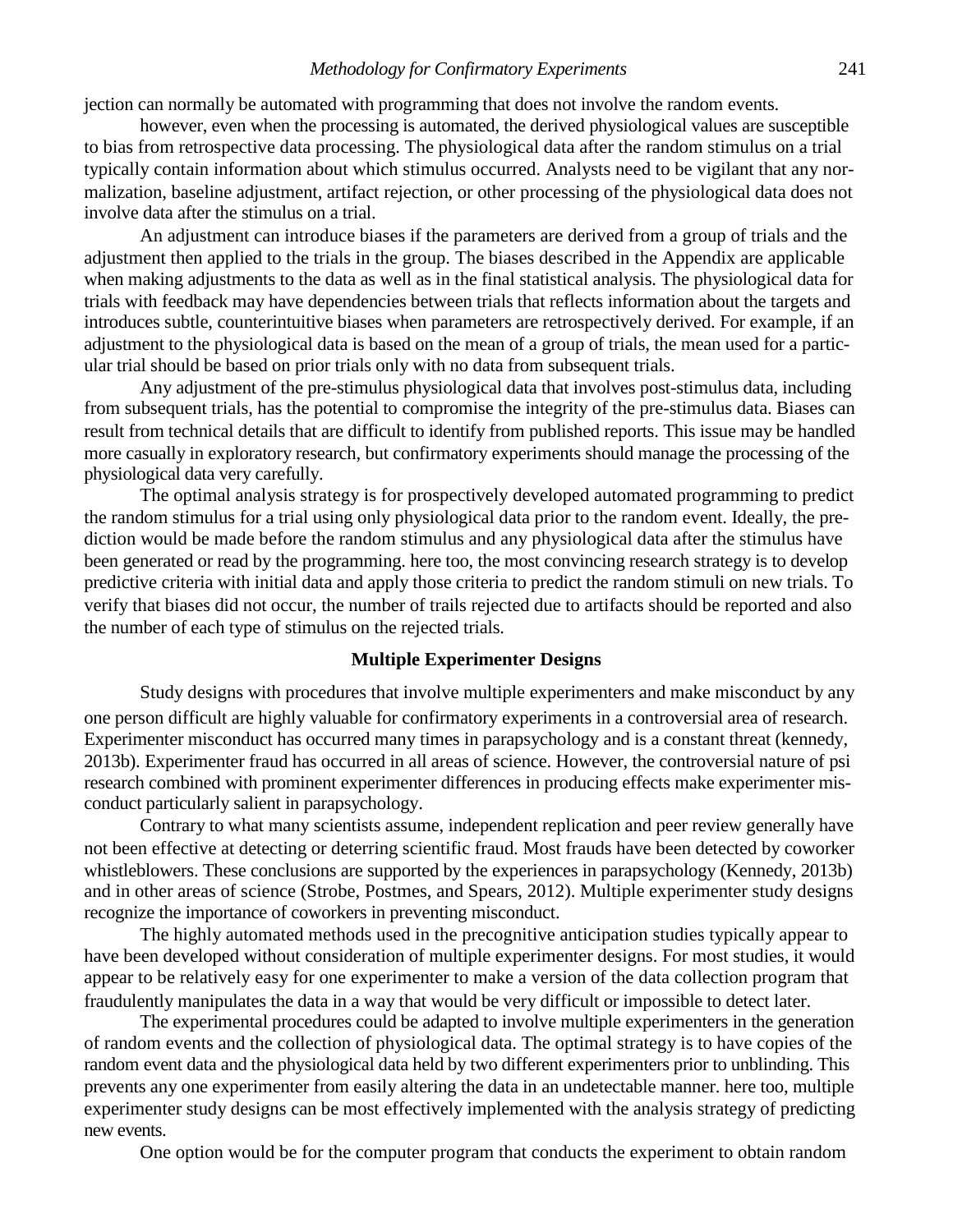numbers from a remote site through the internet or a more direct connection. The program would collect the pre-stimulus anticipatory physiological data for a trial, then transfer a copy of that data to the remote site and obtain the random number for the type of stimulus. A copy of the random numbers used in the experiment, or the parameters for a random algorithm, would previously have been transferred to another experimenter or to a third party. With this procedure, the data for both the random stimuli and the physiological measures are held in two independent locations prior to unblinding for a trail. After the initial development of such systems, they could be routinely implemented with little overhead.

Another strategy would include control trials in which the random stimulus was not displayed. The program conducting the experiment would collect data and prepare to display the randomly selected stimulus, but would obtain a random number from a remote site immediately prior to displaying the stimulus. Based on the random number, the stimulus would not be displayed on certain trials that would serve as a control condition. Any unexpected effects on the control trials would presumably indicate experimenter effects of some type rather than precognitive anticipation by the participant. This strategy might be useful for investigating psi-mediated experimenter effects as well as for preventing undetected experimenter misconduct.

#### **Recommendations**

Experiments on physiological measures of precognitive anticipation have often had two major methodological differences from traditional ESP experiments. First, traditional ESP experiments use the random events as the dependent variable, whereas precognitive anticipation studies have often used the physiological measures as the dependent variable. Second, traditional ESP experiments have the calls or predictions unalterably registered before the target is revealed, whereas precognitive anticipation studies have often obtained the physiological values used in the analysis by relatively complex data processing after the trials were completed and feedback given. These methodological practices in precognitive anticipation studies introduce significant potential for subtle, counterintuitive biases that are difficult to detect and virtually assure that the results will be controversial.

The recommendations for confirmatory experiments on studies of physiological measures of precognitive anticipation are:

- 1. The random events can and should be used as the dependent variable, with the prediction criteria developed from previous data.
- 2. The computer program for processing the physiological data should be programmed and validated prior to collecting the data in order to limit the potential for retrospective selection or modification of data processing parameters.
- 3. All processing of the physiological data should be very carefully managed to eliminate any criterion, parameter, or adjustment that is derived using any data after the feedback on a trial, including any data from subsequent trials.
- 4. Experiments should be designed with procedures that involve multiple experimenters and make it difficult for any one experimenter to make unintentional or intentional mistakes that affect the experimental results.

A planned confirmatory experiment by Patrizio Tressoldi (2012) represents a significant methodological advance for precognitive anticipation research. The physiological measures are used to predict new random events, and the programming for the study makes the prediction for a trial before the stimulus is displayed. In addition, the study was prospectively registered at the koestler Parapsychology Unit study registry, and the planned sample size was based on power analysis.

This discussion is intended as a starting point for methodological improvement as the research shifts from exploration to confirmation. The factors discussed in this article can be routinely used for study quality ratings in meta-analyses or other data syntheses. Creative thought will likely produce other options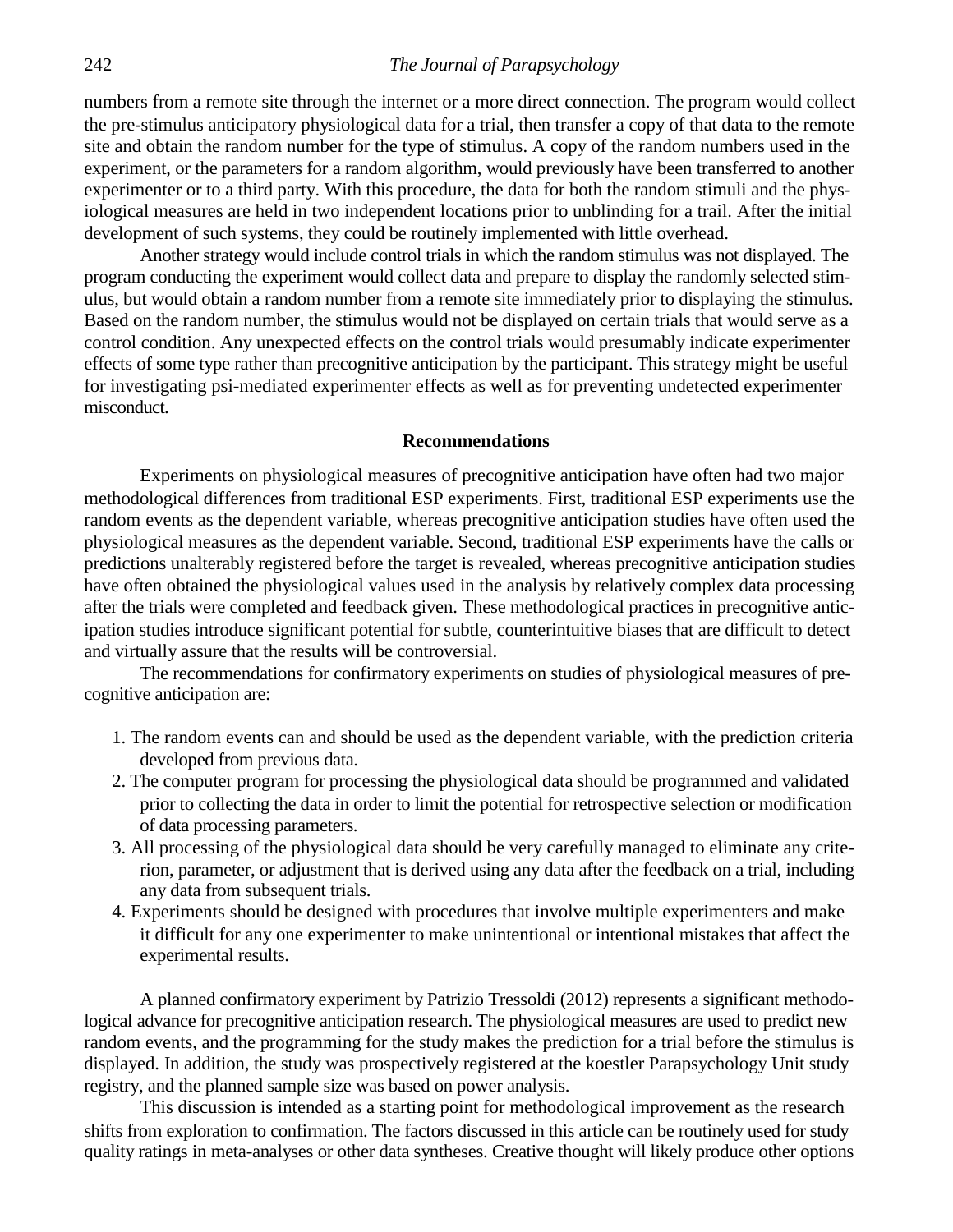for enhancing methodology in these experiments.

#### **References**

- Dalkvist, J., Mossbridge, J., & Westerlund, J. (2013). How to handle expectation bias in presentiment experiments: A recommendation. *Abstracts of Presented Papers: The Parapsychological Association 56th Annual Convention*, 19.
- Dalkvist, J., & Westerlund, J. (2006). A bias caused by inappropriate averaging in experiments with randomized stimuli. *Journal of Parapsychology*, *70*, 233-254.
- Dalkvist, J., Westerlund, J., & Bierman, D. (2002). A computational expectation bias as revealed by simulations of presentiment experiments. *Proceedings of Presented Papers: The Parapsychological Association 45th Annual Convention,* 62-79. Retrieved

from [http://www.uniamsterdam.nl/D.J.Bierman/PUBS/2002/expectationbias\\_PA2002.pdf](http://www.uniamsterdam.nl/D.J.Bierman/PUBS/2002/expectationbias_PA2002.pdf)

- Kennedy, J. E. (2013a). Can parapsychology move beyond the controversies of retrospective metaanalysis? *Journal of Parapsychology*, *77*, 21-35[. http://jeksite.org/psi/jp13a.pdf](http://jeksite.org/psi/jp13a.pdf)
- Kennedy, J. E. (2013b). Experimenter misconduct in parapsychology: Analysis manipulation and fraud. Retrieved fro[m http://jeksite.org/psi/misconduct.pdf](http://jeksite.org/psi/misconduct.pdf)
- Kennedy, J. E. (2013c). [letter to the editor]. *Journal of Parapsychology*, *77*, 304- 306.<http://jeksite.org/psi/jp13let.pdf>
- Koestler Parapsychology Unit. (2012). Registry for Parapsychological Experiments. Retrieved from<http://www.koestler-parapsychology.psy.ed.ac.uk/TrialRegistry.html>
- Miller, R. G. (1986). *Beyond ANOVA: Basics of applied statistics*. New York, NY: Wiley.
- Mossbridge, J. (2013). Single-trial presentiment experiment. Koestler Parapsychology unit Registry for Parapsychological Experiments, Study Registration ID Number 1005. Retrieved from<http://www.koestler-parapsychology.psy.ed.ac.uk/TrialRegistryDetails.html>
- Mossbridge, J., Tressoldi, P., & Utts, J. (2012). Predictive physiological anticipation preceding seemingly unpredictable stimuli: A meta-analysis. *Frontiers in Psychology*, *3* (Article 390), 1-18. Retrieved from [http://www.frontiersin.org/perception\\_science/10.3389/fpsyg.2012.00390/abstrac](http://www.frontiersin.org/perception_science/10.3389/fpsyg.2012.00390/abstrac)
- Neter, J., Wasserman, W., & Kutner, M. H. (1985). *Applied linear statistical models: Regression, analysis of variance, and experimental design* (2nd ed.). Homewood, IL: Irwin.
- Strobe, W., Postmes, T., & Spears, R. (2012). Scientific misconduct and the myth of self-correction in science. *Perspectives on Psychological Science*, *7*, 670-688. Retrieved from [http://pps.sagepub.com/content/7/6/670.full.pdf+html.](http://pps.sagepub.com/content/7/6/670.full.pdf+html)
- Tressoldi, P. (2012). Pupil dilation accuracy in the prediction of random events. Koestler Parapsychology Unit Registry for Parapsychological Experiments, Study Registration ID Number 1001. Retrieved from<http://www.koestler-parapsychology.psy.ed.ac.uk/TrialRegistryDetails.html>
- Wackermann, J. (2002). On cumulative effects and averaging artifacts in randomized S-R experimental designs. *Proceedings of Presented Papers: The Parapsychological Association 45th Annual Convention*, 293-305. Retrieved from [http://www.jeksite.org/others/jw\\_2002\\_pa.pdf](http://www.jeksite.org/others/jw_2002_pa.pdf)

### **Acknowledgement**

I want to thank George hansen, Julia Mossbridge, and the reviewers for thought-provoking comments that resulted in extensive revisions and improvements from earlier versions.

### **Appendix**

A simple simulation model shows the nature and effects of dependencies between trials for precognitive anticipation experiments. Assume that a person anticipates the occurrence of a random event with two possible outcomes. For example, the outcomes could be the display of either an arousing image or a calming image. As another example, the outcomes could be display of one of two stimuli, with one requiring a fast action by the participant and the other requiring no action. For purposes of this simple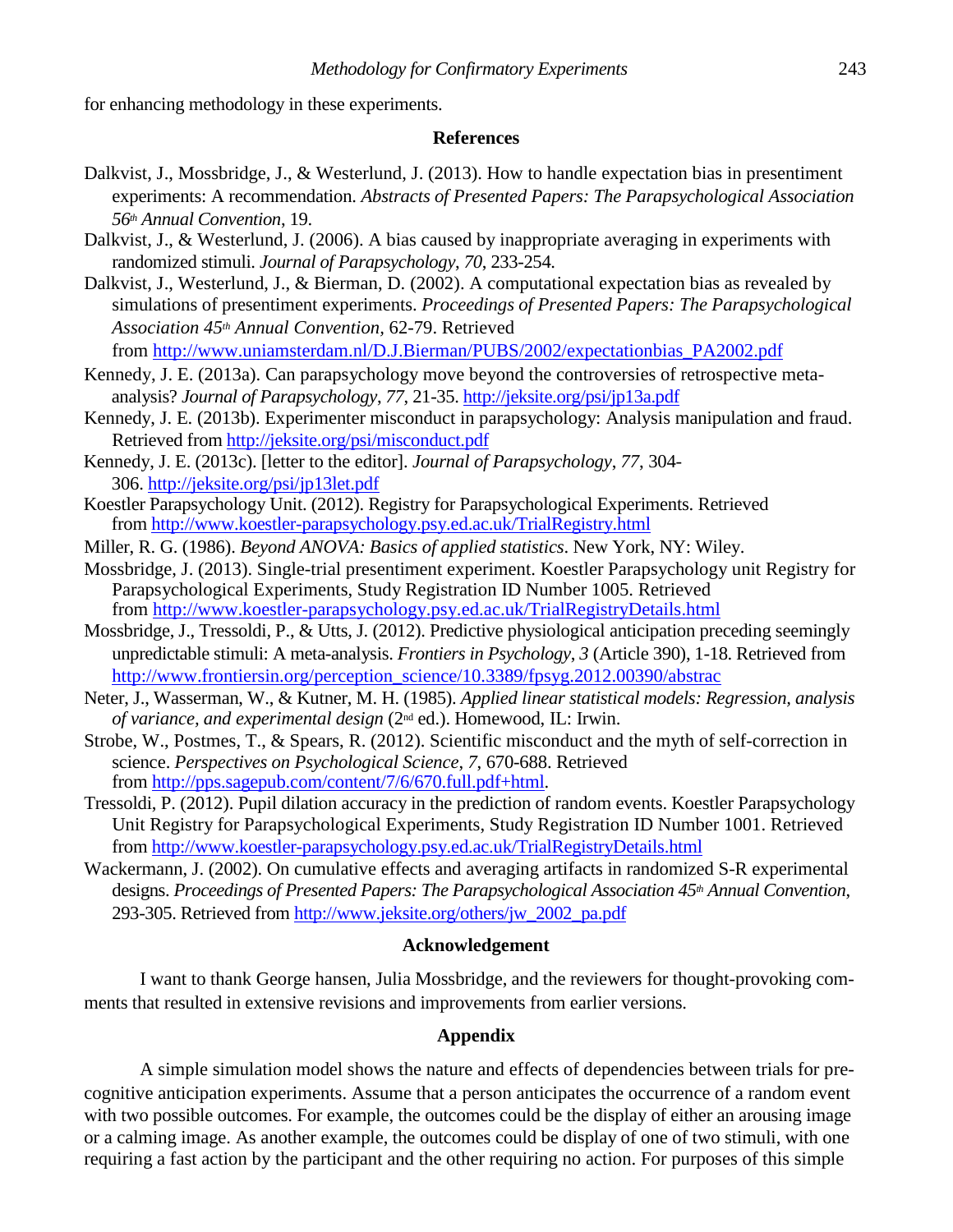### 244 *The Journal of Parapsychology*

simulation, the outcomes are labeled "outcome-plus" and "outcome-minus."

Also, assume that a physiological measure has different values prior to the random event, depending on which outcome is anticipated and the degree of anticipation. A wide range of physiological measures can indicate anticipation in situations like this, including skin conductance, electrical activity in the brain, pupil dilation, muscle activity, and heart rate. For purposes of this simple simulation, the physiological measure has negative values -1, -2, -3, etc. for increasing anticipation that outcome-minus will occur, and positive values 1, 2, 3, etc. for increasing anticipation that outcome-plus will occur. The basic effects developed with these assumptions apply widely.

In addition, assume that the participant anticipates that the outcome on the next trial will be different than on the previous trial and that the physiological measure of anticipation increases when a sequence of trials with one outcome occurs. This is the well-known gambler's fallacy. For example, if outcome-plus occurs, then the physiological measure on the next trial has value -1, indicating that the person anticipates outcome-minus will occur. If outcome-plus occurs on that trial, then the physiological measure of anticipation become stronger to -2 for the following trial. Increasing negative values of the physiological measure continue until an outcome-minus event finally occurs. In general, the person maintains increasing anticipation for the opposite outcome until that outcome occurs.

If a person increases anticipation for an outcome until that outcome occurs, the final trial in that sequence has the most extreme anticipation value and has correct anticipation. For example, a sequence of five trials with outcome-minus ends when a trial with outcome-plus occurs. The participant has increasing anticipation for outcome-plus over the six trials. In this case, the average physiological value for the five outcome-minus trials is  $(1 + 2 + 3 + 4 + 5) / 5 = 3$  and the value for the final outcome-plus trial is 6. The average for the outcome-minus trials is less than for the outcome-plus trials. If the analysis is based on the difference between the average values of the physiological measures for the two outcomes, this result is consistent with precognitive anticipation.

In general, for a sequence of trials with the same direction of anticipation, the final correctly anticipated trial will have a more extreme correct physiological value than the previous incorrectly anticipated trials—which appears to support precognitive anticipation.

Note that this positive result for the difference of the averages occurs even though the physiological measure fails to predict the correct outcome on five of the six trials. However, this point is based on a priori knowledge of the prediction criteria—as would happen if the criteria had been developed previously using different data. If the criteria for making predictions were developed from only the data in this example, the fact that most trials have incorrect anticipation would not be recognized. The criteria would incorporate the biases in the data and would be prone to false positive results when applied to the data used to develop the criteria.

The biases for individual sequences like this would be counterbalanced if all possible sequences were present in the analyses. For example, five trials with outcome-plus followed by a trial with outcome-minus produce averages of -3 for outcome-plus trials and -6 for the final outcome-minus trail. This difference of the averages is consistent with precognitive anticipation. however, when the data for this sequence are pooled with the complementary sequence described above, the pooled averages are 1.5 for the outcome-minus trials and -1.5 for the outcome-plus trials—which is appropriately contrary to the precognitive anticipation hypothesis given that only two of twelve trails have correct anticipation. The data for the two sequences are shown in Table 1.

However, an experiment has a finite number of random events and may not include counterbalancing sequences for all sequences. As indicated by these examples, each of the individual sequences alone erroneously tends to support precognitive anticipation if the physiological measure is the dependent variable.

In a simple simulation of a run of 40 trials with these assumptions for anticipation, I found that the average physiological measures for outcome-plus trials were higher than for outcome-minus trails in 69% of 3000 simulations. The degree of bias was reduced if the number of trials in a run increased and became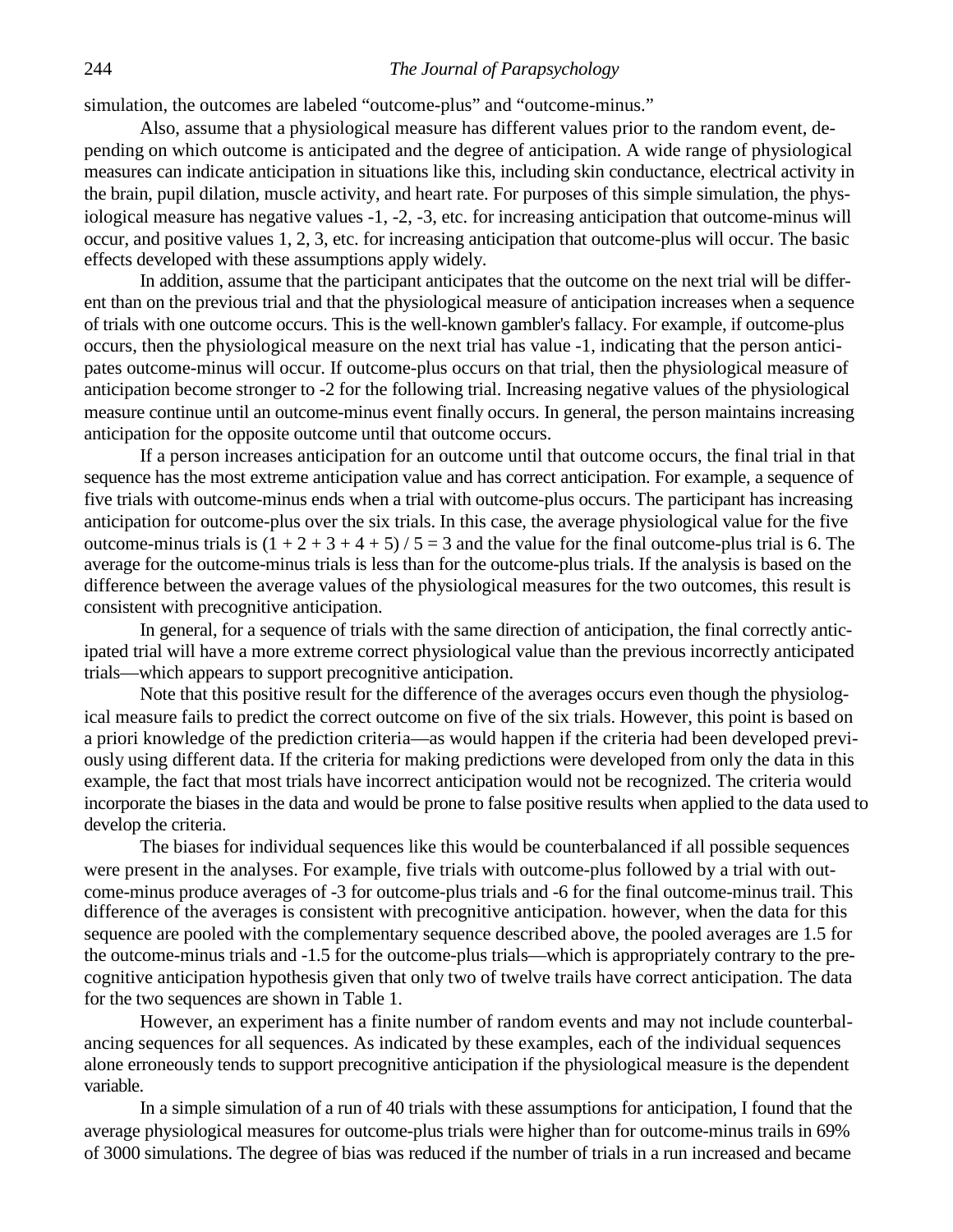### Table 1 *Data for Complementary Sequences*

| Data for Original Sequence                                                                                                                                                                                                                                                                                                               |    |      |      |       |       |       |
|------------------------------------------------------------------------------------------------------------------------------------------------------------------------------------------------------------------------------------------------------------------------------------------------------------------------------------------|----|------|------|-------|-------|-------|
| Trial number: 1                                                                                                                                                                                                                                                                                                                          |    | 2    | 3    | 4     | 5     | 6     |
| Stimulus outcome: minus minus minus                                                                                                                                                                                                                                                                                                      |    |      |      | minus | minus | plus  |
| Physiological measure:                                                                                                                                                                                                                                                                                                                   | 1  | 2    | 3    | 4     | 5     | 6     |
| Correct prediction:                                                                                                                                                                                                                                                                                                                      | no | no   | no   | no    | no    | yes   |
| Average physiological measure for outcome-minus = $(1 + 2 + 3 + 4 + 5) / 5 = 3$<br>Average physiological measure for outcome-plus = $6/1 = 6$<br>Difference consistent with precognitive anticipation: yes<br>Correct physiological predictions: $1/6 = 17\%$<br>Physiological predictions consistent with precognitive anticipation: no |    |      |      |       |       |       |
| Data for Complementary Sequence                                                                                                                                                                                                                                                                                                          |    |      |      |       |       |       |
| Trial number:                                                                                                                                                                                                                                                                                                                            | 1  | 2    | 3    | 4     | 5     | 6     |
| Stimulus outcome: plus                                                                                                                                                                                                                                                                                                                   |    | plus | plus | plus  | plus  | minus |
| Physiological measure: -1                                                                                                                                                                                                                                                                                                                |    | $-2$ | $-3$ | $-4$  | $-5$  | -6    |
| Correct prediction:                                                                                                                                                                                                                                                                                                                      | no | no   | no   | no    | no    | yes   |
|                                                                                                                                                                                                                                                                                                                                          |    |      |      |       |       |       |

Average physiological measure for outcome-minus  $= -6 / 1 = -6$ Average physiological measure for outcome-plus =  $(-1 - 2 - 3 - 4 - 5) / 5 = -3$ Difference consistent with precognitive anticipation: yes Correct physiological predictions:  $1/6 = 17\%$ Physiological predictions consistent with precognitive anticipation: no

Data for Pooled Sequences

 $D_{\text{obs}}$  for  $O_{\text{min}}$  of  $S_{\text{max}}$ 

Average physiological measure for outcome-minus  $=(1 + 2 + 3 + 4 + 5 - 6)$  / 6 = 1.5 Average physiological measure for outcome-plus =  $(6 - 1 - 2 - 3 - 4 - 5) / 6 = -1.5$ Difference consistent with precognitive anticipation: no Correct physiological predictions:  $2 / 12 = 17\%$ Physiological predictions consistent with precognitive anticipation: no

worse if only the trials with more extreme values of the physiological measure were evaluated.

As expected, precognitive anticipation based on the physiological measure predicting the random events using the a priori prediction criteria was at chance in these simulations.

A more counterintuitive result is that biases also occur when the degree of anticipation does not increase during a string of trials with one outcome. My simulations found that about 57% of the simulations were in the direction supporting precognitive anticipation even when the degree of anticipation remained constant over a string of trials with one outcome. The physiological measures were set to +1 or - 1 and remained at that level until switched to -1 or +1 after the random outcome changed. This situation retains some of the dependency between trials and apparently also retains some of the false positive bias. I verified this result with three different sources of random numbers. Dalkvist and Westerlund (2006) used similar assumptions for their simulations and reported corresponding effects—which also brings into focus the fact that their findings are based on a type of dependency that produces much weaker effects than when anticipation increases for sequential trials with the same stimuli (57% versus 69% of the simulations in the direction consistent with precognitive anticipation).

One way to gain some insight into this counterintuitive result is to recognize that when the random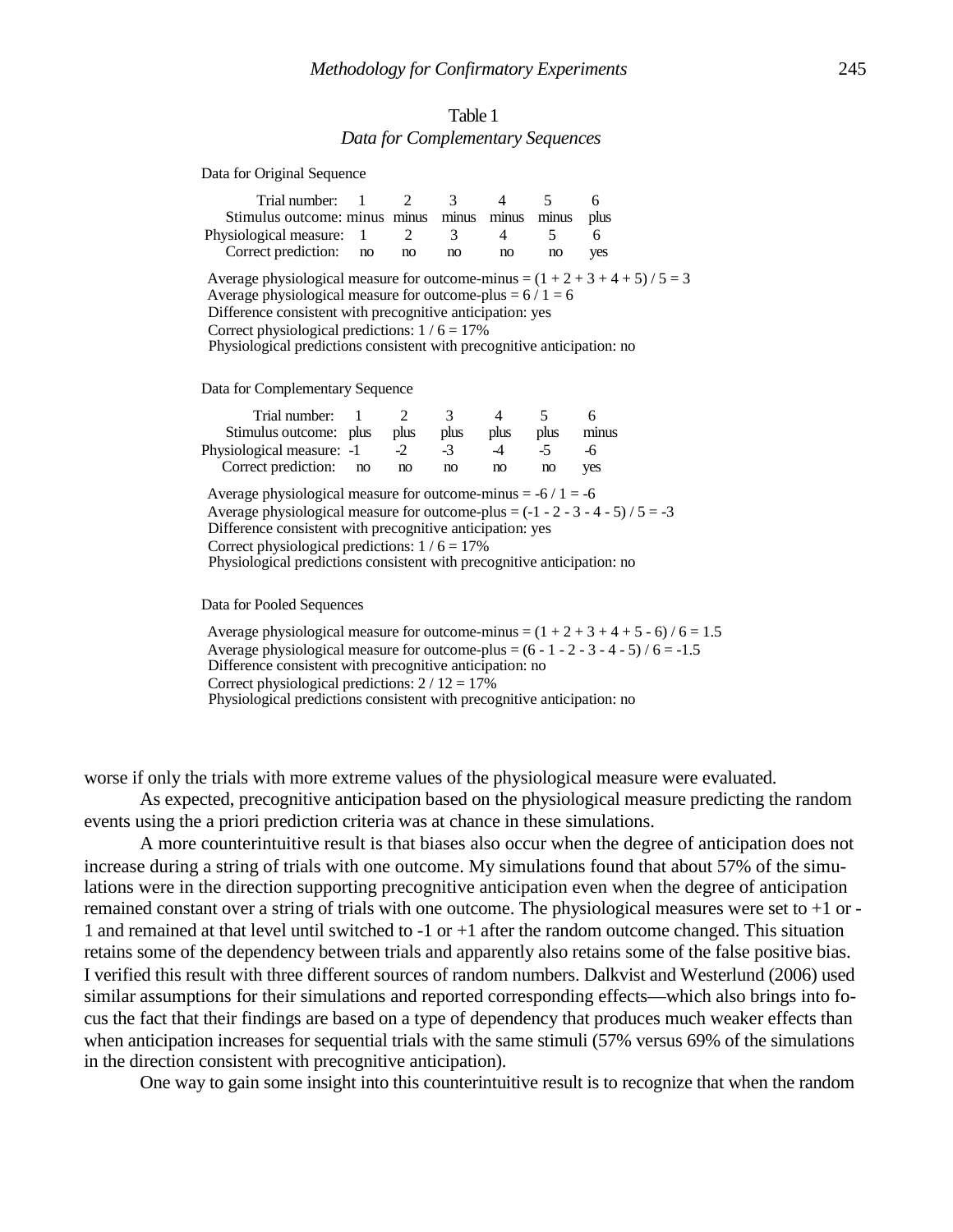events happen to alternate outcomes for some trials, the strategy of anticipating a different outcome from the previous trial produces completely correct results. On the other hand, longer strings such as a sequence of five trials with outcome-minus followed by a trail with outcome-plus results in average physiological values of  $(1 + 1 + 1 + 1)$  /5 = 1 for the outcome-minus trails and 1 for the outcome-plus trail. The averages are tied, and with finite amounts of random data the longer strings apparently do not fully offset the results for the trials with alternating outcomes.

It may be useful to comment on the use of permutation tests to evaluate precognitive anticipation studies with the physiological measures as the dependent variable. A permutation test assumes the trials are independent and tests the hypothesis that the physiological value on any trial could have occurred equally likely with the random stimulus on any trial. A significant result indicates that this hypothesis is false and there are differences in the data. however, the test does not indicate why the differences occurred. Significant results could be due to precognitive anticipation or to the trials not being independent. A permutation test intended to exclude biases from the dependencies between trials would include for a trial only the permutations that have the same values for the stimulus and anticipation measure on the previous trial.

Dalkvist and Westerlund (2006; Dalkvist, Mossbridge, & Westerlund, 2013) propose handling the dependencies between trials with a 2-way ANOVA that includes a factor for the stimulus on the previous trial. Putting the values in Table 1 into the cells for the ANOVA and examining the means suggests that the ANOVA is susceptible to biases. It appears to me that attempts to adjust for or partial out the effects from the previous trial would need to include the physiological measure on the previous trial as a term (covariate) as well as the stimulus on the previous trial. however, as with serial correlation between trials, simply adding terms for the values on the previous trial cannot be assumed to provide accurate hypothesis tests.

In general, statistical tests for evaluating the effects of the dependencies are also subject to methodological problems from the dependencies. In addition, for any conclusions based on statistical tests with nonsignificant outcomes, the power of the test is of central importance.

Even mild to moderate skeptics of psi will likely find biases from dependencies between trials to be a plausible explanation for significant results when the analysis is based on differences in physiological measures or classifying the learning data. Great effort would be needed to obtain a useful understanding of the effects of the dependencies with these analysis strategies, and probably greater effort to convince other researchers that adequate understanding had been achieved. Studies that develop prediction criteria on initial learning data and then successfully predict the random events on new trials are much simpler and more convincing. The evidence for precognitive anticipation can be expected to remain controversial until this strategy is reliably demonstrated.

*Broomfield, CO, USA jek@jeksite.org*  [http://jeksite.org/psi.htm](http://jeksite.org/psi.htm#t3)

### **Abstracts in Other Languages**

*Spanish* 

Metodología para Experimentos Confirmatorios sobre Medidas Fisiológicas de Anticipación Precognitiva

RESUMEN. La investigación sobre las medidas fisiológicas de anticipación precognitiva o presentimiento está pasando de ser una metodología exploratoria a una confirmatoria. Las prácticas confirmatorias apropiadas incluyen (a) el uso de medidas fisiológicas para predecir los resultados de eventos aleatorios con criterios de predicción desarrollados a partir de datos anteriores, (b) desarrollo y validación de forma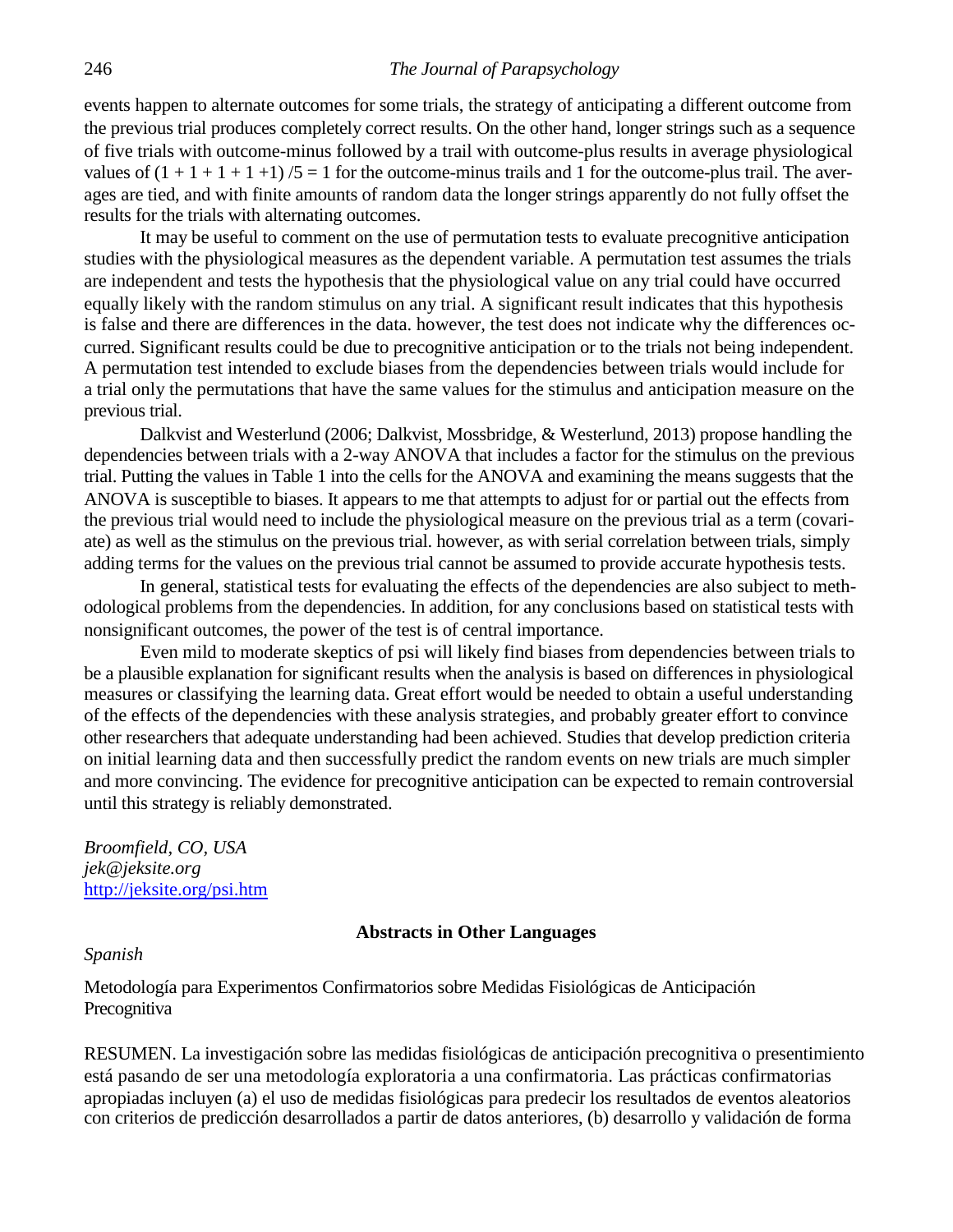### *Methodology for Confirmatory Experiments* 247

prospectiva de la programación para el procesamiento de los datos fisiológicos, (c) usar solamente los datos previos al estímulo aleatorio de una prueba y no datos de pruebas posteriores durante desarrollo de parámetros para los ajustes o rechazos de artefactos, y (d) diseños con varios experimentadores para hacer que la mala conducta de un experimentador resulte difícil. Se puede esperar que las medidas fisiológicas en experimentos de precognición anticipatoria violen el supuesto de independencia entre las pruebas cuando se usen como variable dependiente y pueden producir sesgos contra-intuitivos positivos falsos con el uso de métodos estadísticos estándar. La estrategia de investigación más convincente es el desarrollo de criterios de predicción utilizando un conjunto inicial de datos y luego aplicar los criterios para predecir los acontecimientos aleatorios en nuevas pruebas. Se puede esperar que otras estrategias de investigación sean controversiales. además, cuando los valores fisiológicos usados para el análisis se derivan después de que se ha dado feedback después del experimento, el procesamiento de datos debe ser manejado con mucho cuidado para evitar el sesgo de la selección retrospectiva de los parámetros de procesamiento de datos.

### *French*

## MÉTHODOlOGIE POuR lES EXPERIMENTATIONS CONFIRMATOIRES SURLES MESURES PHYSIOlOGIQUES D'ANTICIPATION PRÉCOGNITIVE

RESUME : Les recherches sur les mesures physiologiques d'anticipation précognitive ou de pressentiment sont en train de passer d'une méthodologie exploratoire à confirmatoire. les pratiques confirmatoires appropriées incluent (a) l'utilisation de mesures physiologiques pour prédire les résultats des événements aléatoires avec les critères de prédiction développés à partir des données antérieures ; (b) le développement prospectif et la validation du programme de traitement des données physiologiques ; (c) l'utilisation uniquement des données avant le stimulus aléatoire sur un essai et non des données des essais subséquents lors du développement des paramètres pour l'ajustement ou le rejet d'artefacts ; et (d) des dispositifs avec de multiples expérimentateurs qui rendent difficile d'expliquer les résultats par la mauvaise conduite d'un seul expérimentateur. On s'attend à ce que les mesures physiologiques des expérimentations d'anticipation précognitive puissent violer l'hypothèse de l'indépendance entre essais lorsqu'elle est utilisée comme variable dépendante, ce qui peut produire des biais contre-intuitifs de faux-positifs avec les méthodes statistiques standards. la stratégie de recherche la plus convaincante est de développer des critères de prédiction en utilisant un ensemble initial de données et d'appliquer ensuite ces critères pour prédire les événements aléatoires sur les nouveaux essais. D'autres stratégies de recherche seront nécessairement controversées. De plus, lorsque les valeurs physiologiques utilisées pour l'analyse sont dérivées après que des essais avec feedback aient été effectués, le traitement des données doit être réalisé de façon très prudente pour éviter les biais de sélection rétrospective des paramètres de traitement des données.

### *German*

# EINE METHODOLOGIE FÜR BESTÄTIGUNGSEXPERIMENTE VON PHYSIOLOGISCHEN MESSUNGEN ZUR PRÄkOGNITIVEN ANTIZIPATION

ZUSAMMENFASSUNG: Die Forschung zur physiologischen Messung der präkognitiven Antizipation oder Presentiment befindet sich im Übergang von der explorativen zur Bestätigungsmethodologie. Angemessene Techniken zur Bestätigung umfassen (a) die Verwendung physiologischer Messungen zur Vorhersage von Zufallsereignissen, wobei die Vorhersagekriterien aufgrund früherer Daten formuliert wurden, (b) die prospektive Entwicklung und Validierung von Programmen zur Verarbeitung der